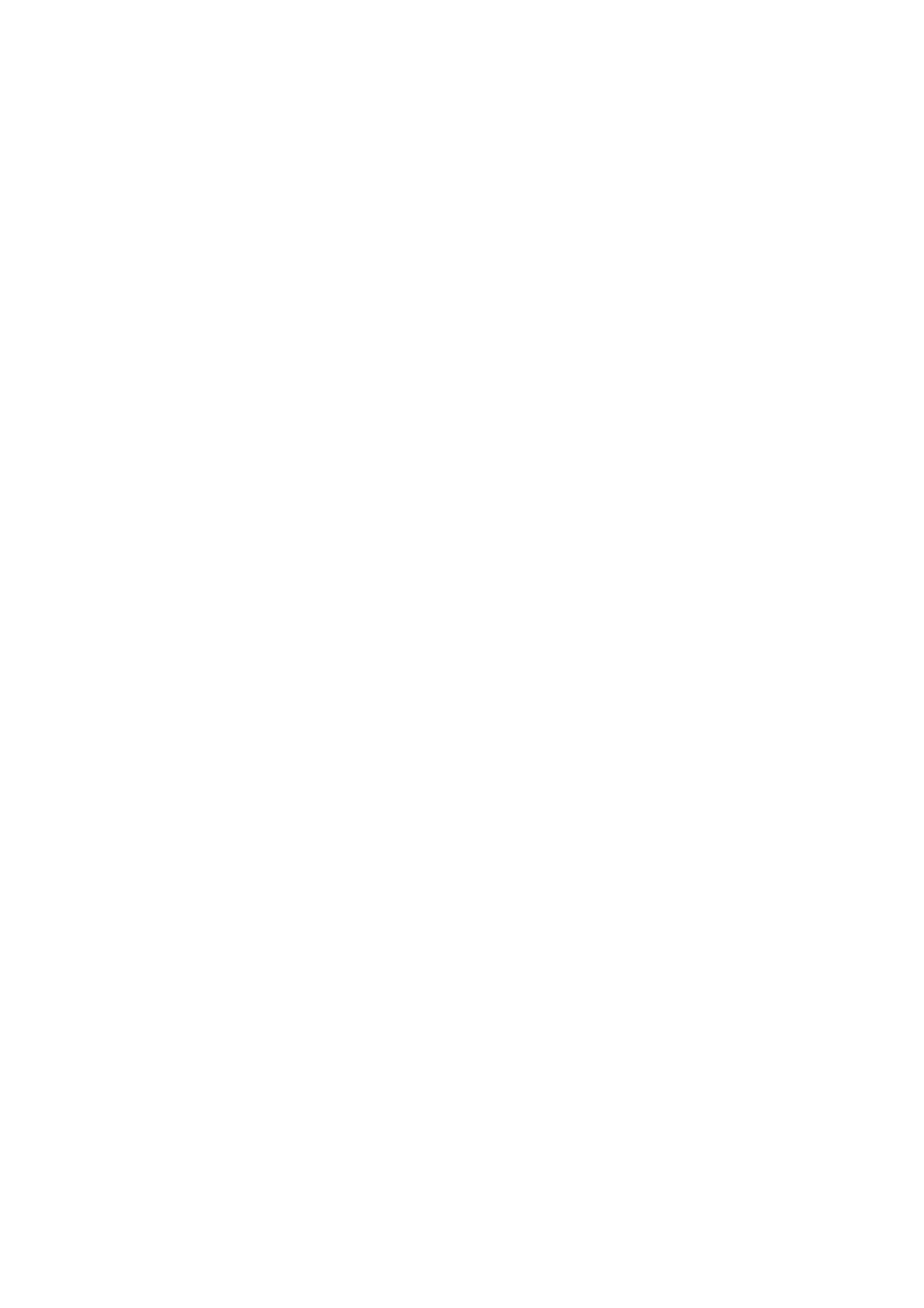| "You know they'll be pretty well off in<br>Respect to what's called 'worldly gear,' |    |
|-------------------------------------------------------------------------------------|----|
| For John, when his Pa's in his coffin,                                              | 35 |
| Comes in to three hundred a-year;                                                   |    |
| And Jane's to have five hundred pound                                               |    |
| On her marriage paid down, ev'ry penny,                                             |    |
| So you'll own a worse match might be found,                                         |    |
| Any day in the week, than our Jenny!"                                               | 40 |
|                                                                                     |    |
| Here the Uncle pretended to cry,                                                    |    |
| And, like an old thorough-paced rogue, he                                           |    |
| Put his handkerchief up to his eye,                                                 |    |
| And devoted himself to old Bogey                                                    |    |
| If he did not make matters all right,                                               | 45 |
| And said, should he covet their riches,                                             |    |
| He "wished the old Gentleman might"                                                 |    |
| Fly away with him, body and breeches!"                                              |    |
|                                                                                     |    |
| No sooner, however, were they                                                       |    |
| Put to bed with a spade by the sexton,                                              | 50 |
| Than he carried the darlings away                                                   |    |
| Out of that parish into the next one,                                               |    |
| Giving out he should take them to town,                                             |    |
| And select the best school in the nation,                                           |    |
| That John might not grow a clown,                                                   | 55 |
| But receive a genteel education.                                                    |    |
| "Greek and Latin old twaddle I call!"                                               |    |
| Says he, "While his mind's ductile and plastic,                                     |    |
| I'll place him at Dotheboys Hall,                                                   |    |
| Where he'll learn all that's new and gymnastic.                                     | 60 |
| While Jane, as, when girls have the dumps,                                          |    |
| Fortune-hunters, by scores, to entrap 'em rise,                                     |    |
| Shall go to those worthy old frumps,                                                |    |
|                                                                                     |    |
| The two Misses Tickler of Clapham Rise!"                                            |    |
| Having thought on the How and the When                                              | 65 |
| To get rid of his nephew and niece,                                                 |    |
| He sent for two ill-looking men,                                                    |    |
| And he gave them five guineas a piece. $-$                                          |    |
| Says he, "Each of you take up a child                                               |    |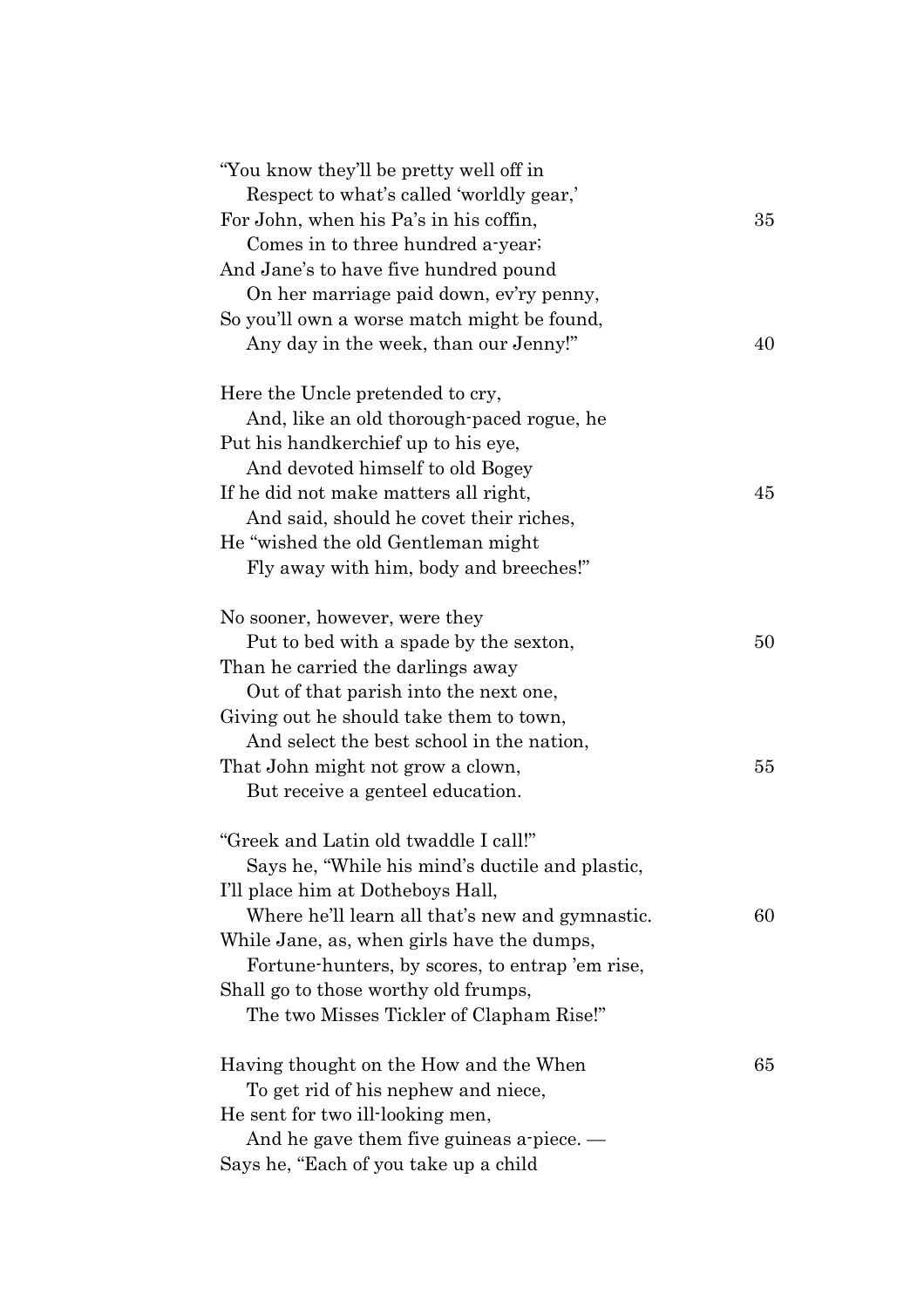| On the crupper, and when you have trotted<br>Some miles through that wood lone and wild,<br>Take your knife out and cut its carotid!"                                                                                                                                                                                                                   | 70  |
|---------------------------------------------------------------------------------------------------------------------------------------------------------------------------------------------------------------------------------------------------------------------------------------------------------------------------------------------------------|-----|
| "Done" and "done" is pronounced on each side,<br>While the poor little dears are delighted<br>To think they a-cock-horse shall ride,<br>And are not in the least degree frighted;<br>They say their "Ta! Ta!" as they start,<br>And they prattle so nice on their journey,                                                                              | 75  |
| That the rogues themselves wish to their heart<br>They could finish the job by attorney.                                                                                                                                                                                                                                                                | 80  |
| Nay, one was so taken aback                                                                                                                                                                                                                                                                                                                             |     |
| By seeing such spirit and life in them,<br>That he fairly exclaim'd, "I say, Jack,<br>I'm blow'd if I can put a knife in them!"<br>"Pooh!" says his pal, "you great dunce!<br>You've pouch'd the good gentleman's money,<br>So out with your whinger at once,<br>And scrag Jane, while I spiflicate Johnny."                                            | 85  |
| He refused, and harsh language ensued,<br>Which ended at length in a duel,<br>When he that was mildest in mood<br>Gave the truculent rascal his gruel;                                                                                                                                                                                                  | 90  |
| The Babes quake with hunger and fear,<br>While the ruffian his dead comrade, Jack, buries;<br>Then he cries, "Loves, amuse yourselves here<br>With the hips, and the haws, and the blackberries!                                                                                                                                                        | 95  |
| "I'll be back in a couple of shakes;<br>So don't, dears, be quivering and quaking,<br>I'm going to get you some cakes,<br>And a nice butter'd roll that's a-baking!"<br>He rode off with a tear in his eye,<br>Which ran down his rough cheek, and wet it,<br>As he said to himself with a sigh,<br>"Pretty souls! — don't they wish they may get it!!" | 100 |
| From that moment the Babes ne'er caught sight<br>Of the wretch who thus sought their undoing,                                                                                                                                                                                                                                                           | 105 |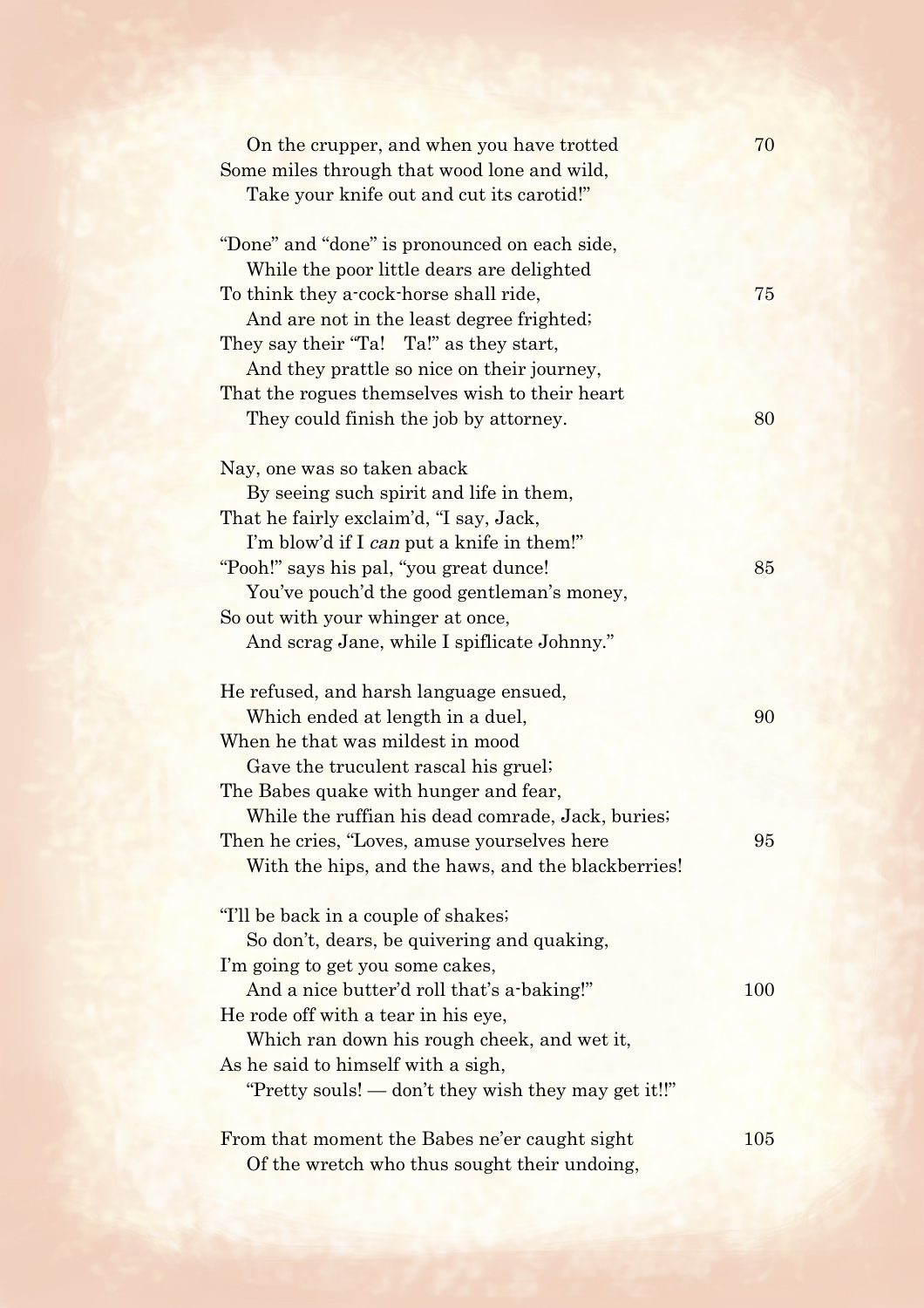| But pass'd all that day and that night          |     |
|-------------------------------------------------|-----|
| In wandering about and "boo-hoo"-ing.           |     |
| The night proved cold, dreary, and dark,        |     |
| So that, worn out with sighings and sobbings,   | 110 |
| Next morn they were found stiff and stark,      |     |
| And stone-dead, by two little Cock-Robins.      |     |
| These two little birds it sore grieves          |     |
| To see what so cruel a dodge I call,            |     |
| They cover the bodies with leaves,              | 115 |
| An interment quite ornithological;              |     |
| It might more expensive have been,              |     |
| But I doubt, though I've not been to see 'em,   |     |
| If among those in all Kensal Green              |     |
| You could find a more neat Mausoleum.           | 120 |
|                                                 |     |
| Now, whatever your rogues may suppose,          |     |
| Conscience always makes restless their pillows, |     |
| And Justice, though blind, has a nose           |     |
| That sniffs out all conceal'd peccadilloes.     |     |
| The wicked old Uncle, they say,                 | 125 |
| In spite of his riot and revel,                 |     |
| Was hippish and qualmish all day,               |     |
| And dream't all night long of the d-l.          |     |
| He grew gouty, dyspeptic, and sour,             |     |
| And his brow, once so smooth and so placid,     | 130 |
| Fresh wrinkles acquired every hour,             |     |
| And whatever he swallow'd turn'd acid.          |     |
| The neighbors thought all was not right,        |     |
| Scarcely one with him ventured to parley,       |     |
| And Captain Swing came in the night,            | 135 |
| And burnt all his beans and his barley.         |     |
| There was hardly a day but some fox             |     |
| Ran away with his geese and his ganders:        |     |
| His wheat had the mildew, his flocks            |     |
|                                                 | 140 |
| Took the rot, and his horses the glanders;      |     |
| His daughters drank rum in their tea,           |     |
| His son, who had gone for a sailor,             |     |
| Went down in a steamer at sea,                  |     |
| And his wife ran away with a tailor!            |     |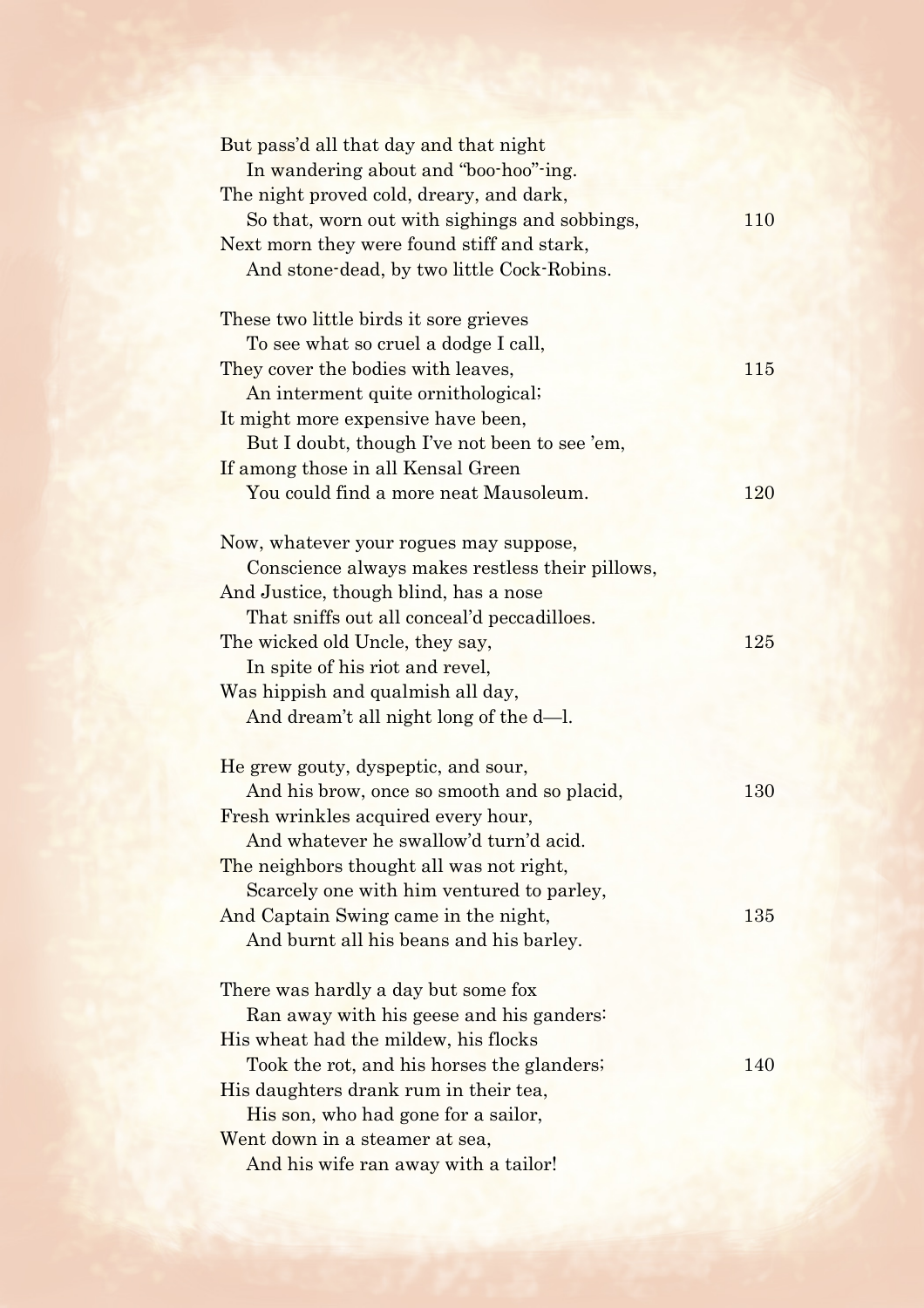| It was clear he lay under a curse;               | 145 |
|--------------------------------------------------|-----|
| None would hold with him any communion,          |     |
| Every day matters grew worse and worse,          |     |
| Till they ended at length in The Union;          |     |
| While his man being caught in some fact          |     |
| (The particular crime I've forgotten),           | 150 |
| When he came to be hanged for the act,           |     |
| Split, and told the whole story to Cotton.       |     |
|                                                  |     |
| Understanding the matter was blown,              |     |
| His employer became apprehensive                 |     |
| Of what, when 'twas more fully known,            | 155 |
| Might ensue — he grew thoughtful and pensive.    |     |
| He purchased some sugar-of-lead,                 |     |
| Took it home, popp'd it into his porridge,       |     |
| Ate it up, and then took to his bed,             |     |
| And so died in the workhouse at Norwich.         | 160 |
| MORAL.                                           |     |
| Ponder well now, dear Parents, each word         |     |
| That I've wrote, and when Sirius rages           |     |
| In the dog-days, don't be so absurd              |     |
| As to blow yourselves out with Green-gages!      |     |
| Of stone-fruits in general be shy,               | 165 |
| And reflect it's a fact beyond question          |     |
| That Grapes, when they're spelt with an i,       |     |
| Promote anything else but digestion. -           |     |
|                                                  |     |
| When you set about making your will,             |     |
| Which is commonly done when a body's ill,        | 170 |
| Mind, and word it with caution and skill,        |     |
| And avoid, if you can, any codicil!              |     |
| When once you've appointed an heir               |     |
| To the fortune you've made, or obtain'd, ere     |     |
| You leave a reversion beware                     | 175 |
| Whom you place in contingent remainder!          |     |
|                                                  |     |
| Executors, Guardians, and all                    |     |
| Who have children to mind, don't ill-treat them, |     |

Nor think that, because they are small